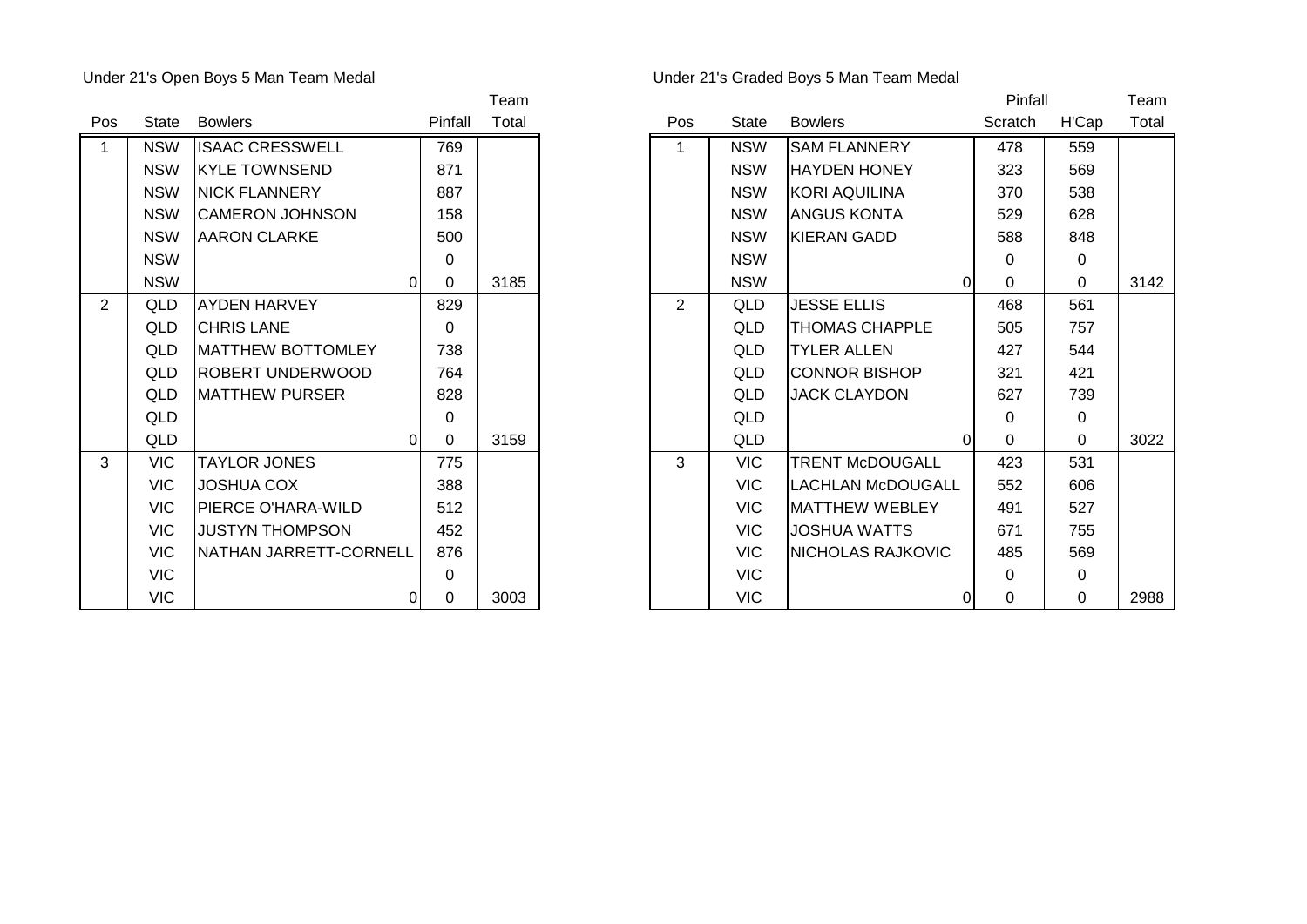Under 21's Open Girls 5 Man Team Medal

| Under 21's Graded Girls 5 Man Team Medal |  |  |  |  |
|------------------------------------------|--|--|--|--|
|------------------------------------------|--|--|--|--|

| Pos            | <b>State</b> | <b>Bowlers</b>           | Pinfall  | Total |
|----------------|--------------|--------------------------|----------|-------|
| 1              | QLD          | <b>EMILY BOTTOMLEY</b>   | 659      |       |
|                | QLD          | <b>CATHRYN NEUBAUER</b>  | 783      |       |
|                | QLD          | <b>KERRI-LEE RUSHTON</b> | 467      |       |
|                | QLD          | BETHANY JOHNSTON         | 269      |       |
|                | QLD          | <b>SARAH TOOKEY</b>      | 457      |       |
|                | QLD          |                          | 0        |       |
|                | <b>QLD</b>   | 0                        | 0        | 2635  |
| $\overline{2}$ | <b>NSW</b>   | <b>TEGAN IHNATIV</b>     | 788      |       |
|                | <b>NSW</b>   | <b>LANA DUNCAN-JAMES</b> | 523      |       |
|                | <b>NSW</b>   | <b>GEORGINA CLARK</b>    | 645      |       |
|                | <b>NSW</b>   | <b>EMILY MEEHAN</b>      | $\Omega$ |       |
|                | <b>NSW</b>   | <b>MICAYLAH DOWNEY</b>   | 672      |       |
|                | <b>NSW</b>   |                          | $\Omega$ |       |
|                | <b>NSW</b>   | 0                        | $\Omega$ | 2628  |
| 3              | <b>VIC</b>   | <b>LAUREN GARRATT</b>    | 253      |       |
|                | <b>VIC</b>   | <b>TYLAH MOLONEY</b>     | 660      |       |
|                | <b>VIC</b>   | <b>MELISSA WILKINSON</b> | 445      |       |
|                | <b>VIC</b>   | <b>TAMIKA BAILEY</b>     | 421      |       |
|                | <b>VIC</b>   | <b>KIRA BELJON</b>       | 523      |       |
|                | <b>VIC</b>   |                          | 0        |       |
|                | <b>VIC</b>   | 0                        | 0        | 2302  |

|                |            |                          |                |          | Team  |                |              |                         | Pinfall  |             | Team  |
|----------------|------------|--------------------------|----------------|----------|-------|----------------|--------------|-------------------------|----------|-------------|-------|
| Pos            | State      | <b>Bowlers</b>           |                | Pinfall  | Total | Pos            | <b>State</b> | <b>Bowlers</b>          | Scratch  | H'Cap       | Total |
| $\overline{1}$ | QLD        | <b>EMILY BOTTOMLEY</b>   |                | 659      |       | 1              | QLD          | <b>TIANA HARVEY</b>     | 620      | 836         |       |
|                | QLD        | ICATHRYN NEUBAUER        |                | 783      |       |                | QLD          | IKAYLA PIFFERO          | 646      | 870         |       |
|                | QLD        | <b>KERRI-LEE RUSHTON</b> |                | 467      |       |                | QLD          | <b>JESSICA CANFIELD</b> | 415      | 565         |       |
|                | QLD        | <b>BETHANY JOHNSTON</b>  |                | 269      |       |                | QLD          | <b>FEMI CORNELISSEN</b> | 455      | 590         |       |
|                | QLD        | <b>SARAH TOOKEY</b>      |                | 457      |       |                | QLD          | <b>TAMIKA PETTIGREW</b> | 299      | 385         |       |
|                | QLD        |                          |                | 0        |       |                | <b>QLD</b>   |                         | 0        | 0           |       |
|                | QLD        |                          | ΩI             | 0        | 2635  |                | <b>QLD</b>   | $\Omega$                | $\Omega$ | $\Omega$    | 3246  |
| 2              | <b>NSW</b> | <b>TEGAN IHNATIV</b>     |                | 788      |       | $\overline{2}$ | <b>VIC</b>   | <b>CARISSA THOMPSON</b> | 396      | 576         |       |
|                | <b>NSW</b> | LANA DUNCAN-JAMES        |                | 523      |       |                | <b>VIC</b>   | <b>IBRYLIE ALLEN</b>    | 400      | 511         |       |
|                | <b>NSW</b> | IGEORGINA CLARK          |                | 645      |       |                | <b>VIC</b>   | <b>CINDY ZHU</b>        | 263      | 331         |       |
|                | <b>NSW</b> | <b>EMILY MEEHAN</b>      |                | $\Omega$ |       |                | VIC.         | ICAITLYN HANSEN         | 666      | 922         |       |
|                | <b>NSW</b> | <b>IMICAYLAH DOWNEY</b>  |                | 672      |       |                | <b>VIC</b>   | <b>KELSEY PEACHMAN</b>  | 481      | 813         |       |
|                | <b>NSW</b> |                          |                | $\Omega$ |       |                | <b>VIC</b>   |                         | 0        | 0           |       |
|                | <b>NSW</b> |                          | 0              | $\Omega$ | 2628  |                | <b>VIC</b>   | 01                      | $\Omega$ | $\mathbf 0$ | 3153  |
| $\mathbf{3}$   | <b>VIC</b> | <b>LAUREN GARRATT</b>    |                | 253      |       | 3              | <b>NSW</b>   | <b>TORI DOWNEY</b>      | 378      | 552         |       |
|                | VIC.       | <b>TYLAH MOLONEY</b>     |                | 660      |       |                | <b>NSW</b>   | <b>ILILY O'CONNOR</b>   | 331      | 595         |       |
|                | <b>VIC</b> | <b>MELISSA WILKINSON</b> |                | 445      |       |                | <b>NSW</b>   | LORETTA ABRAHAMS        | 635      | 823         |       |
|                | <b>VIC</b> | ITAMIKA BAILEY           |                | 421      |       |                | <b>NSW</b>   | <b>HARRIETTE KONTA</b>  | 398      | 587         |       |
|                | <b>VIC</b> | <b>KIRA BELJON</b>       |                | 523      |       |                | <b>NSW</b>   | <b>IKAYLA MILLER</b>    | 337      | 553         |       |
|                | <b>VIC</b> |                          |                | $\Omega$ |       |                | <b>NSW</b>   |                         | 0        | $\mathbf 0$ |       |
|                | <b>VIC</b> |                          | $\overline{0}$ | 0        | 2302  |                | <b>NSW</b>   | 0                       | 0        | $\Omega$    | 3110  |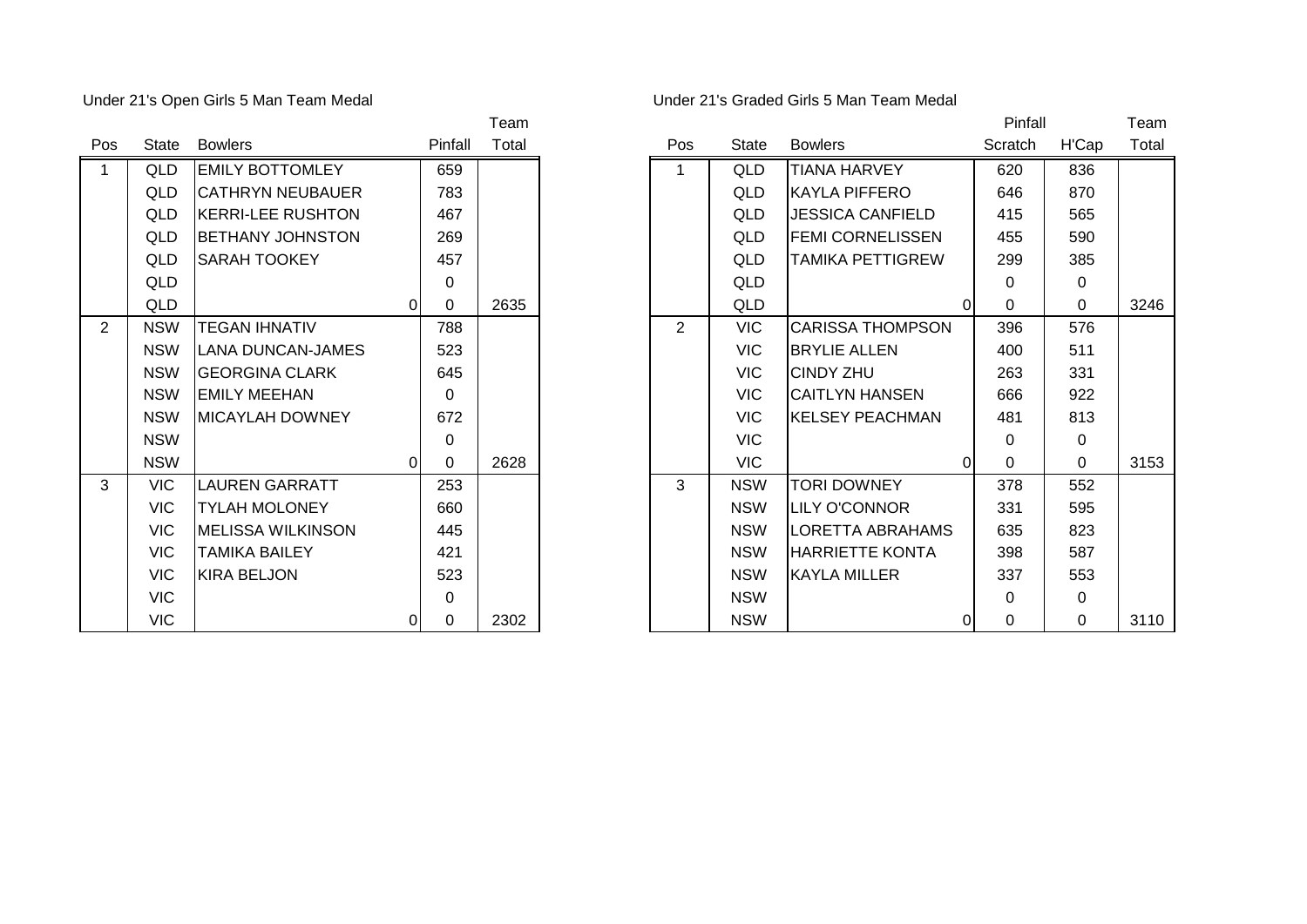## Open Mens 5 Man Team Medal **Graded Mens 5 Man Team Medal** Graded Mens 5 Man Team Medal

|                |              |                        |         | .     |
|----------------|--------------|------------------------|---------|-------|
| Pos            | <b>State</b> | <b>Bowlers</b>         | Pinfall | Total |
| 1              | QLD          | <b>GRANT HOLD</b>      | 1004    |       |
|                | QLD          | <b>JUSTIN EDWARDS</b>  | 943     |       |
|                | QLD          | <b>RYAN BAGLEY</b>     | 896     |       |
|                | QLD          | <b>GRAEME MORGAN</b>   | 656     |       |
|                | QLD          | <b>DANIEL WILSON</b>   | 643     |       |
|                | QLD          | <b>JUSTIN PETERS</b>   | 150     |       |
|                | QLD          | <b>MATTHEW HURST</b>   | 177     | 4469  |
| $\overline{2}$ | <b>VIC</b>   | <b>ASHLEY STACE</b>    | 952     |       |
|                | <b>VIC</b>   | NATHAN THOMPSON        | 806     |       |
|                | <b>VIC</b>   | RORY GULA              | 858     |       |
|                | VIC.         | DANIEL BROWNE          | 668     |       |
|                | <b>VIC</b>   | <b>CHRIS MACKENZIE</b> | 361     |       |
|                | <b>VIC</b>   | <b>CRAIG BABECKI</b>   | 439     |       |
|                | <b>VIC</b>   | <b>HAIDEN BOYES</b>    | 214     | 4298  |
| 3              | <b>NSW</b>   | <b>SHAUN CUMMINGS</b>  | 848     |       |
|                | <b>NSW</b>   | <b>SHANE BROWN</b>     | 144     |       |
|                | <b>NSW</b>   | <b>ALEX SOLE</b>       | 692     |       |
|                | <b>NSW</b>   | <b>GLENN ROWLAND</b>   | 145     |       |
|                | <b>NSW</b>   | <b>MATT MOOREHOUSE</b> | 514     |       |
|                | <b>NSW</b>   | <b>SCOTT HERBEN</b>    | 590     |       |
|                | <b>NSW</b>   | <b>NEIL MILLS</b>      | 757     | 3690  |
|                |              |                        |         |       |

|                |            |                        |         | Team  |     |              |                         | Pinfall  |             | Team  |
|----------------|------------|------------------------|---------|-------|-----|--------------|-------------------------|----------|-------------|-------|
| Pos            | State      | <b>Bowlers</b>         | Pinfall | Total | Pos | <b>State</b> | <b>Bowlers</b>          | Scratch  | H'Cap       | Total |
| $\overline{1}$ | QLD        | <b>GRANT HOLD</b>      | 1004    |       | 1   | <b>NSW</b>   | <b>CHRIS BUTLER</b>     | 373      | 405         |       |
|                | QLD        | <b>JUSTIN EDWARDS</b>  | 943     |       |     | <b>NSW</b>   | <b>IMARK DALL'ACQUA</b> | 769      | 781         |       |
|                | QLD        | <b>RYAN BAGLEY</b>     | 896     |       |     | <b>NSW</b>   | HAYDEN SHARWOOD         | 357      | 417         |       |
|                | QLD        | <b>GRAEME MORGAN</b>   | 656     |       |     | <b>NSW</b>   | <b>I</b> BRAD STIRLING  | 338      | 386         |       |
|                | QLD        | <b>DANIEL WILSON</b>   | 643     |       |     | <b>NSW</b>   | <b>TIM MUNRO</b>        | 556      | 571         |       |
|                | QLD        | <b>JUSTIN PETERS</b>   | 150     |       |     | <b>NSW</b>   | <b>JOHN CLARKE</b>      | 541      | 559         |       |
|                | QLD        | <b>MATTHEW HURST</b>   | 177     | 4469  |     | <b>NSW</b>   | <b>MATT FSADNI</b>      | 694      | 782         | 3901  |
| 2              | <b>VIC</b> | <b>ASHLEY STACE</b>    | 952     |       | 2   | <b>VIC</b>   | IANDREW GAITANIS        | 738      | 822         |       |
|                | <b>VIC</b> | INATHAN THOMPSON       | 806     |       |     | VIC          | <b>INATHAN BOZZI</b>    | 739      | 783         |       |
|                | <b>VIC</b> | <b>RORY GULA</b>       | 858     |       |     | VIC          | <b>BEN PEACOCK</b>      | 554      | 794         |       |
|                | <b>VIC</b> | <b>DANIEL BROWNE</b>   | 668     |       |     | <b>VIC</b>   | DYLAN BELJON            | 742      | 758         |       |
|                | <b>VIC</b> | <b>CHRIS MACKENZIE</b> | 361     |       |     | <b>VIC</b>   | <b>IWARREN ROGERS</b>   | $\Omega$ | $\mathbf 0$ |       |
|                | <b>VIC</b> | <b>CRAIG BABECKI</b>   | 439     |       |     | <b>VIC</b>   | IGRAHAM PEARSON         | 298      | 334         |       |
|                | VIC.       | <b>HAIDEN BOYES</b>    | 214     | 4298  |     | <b>VIC</b>   | <b>DAVID READING</b>    | 323      | 373         | 3864  |
| $\mathbf{3}$   | <b>NSW</b> | <b>SHAUN CUMMINGS</b>  | 848     |       | 3   | QLD          | <b>JAMES WILLS</b>      | 691      | 763         |       |
|                | <b>NSW</b> | <b>SHANE BROWN</b>     | 144     |       |     | QLD          | <b>STEVE TURNER</b>     | 488      | 569         |       |
|                | <b>NSW</b> | <b>ALEX SOLE</b>       | 692     |       |     | QLD          | IPETER WORTHINGTON      | 790      | 826         |       |
|                | <b>NSW</b> | <b>GLENN ROWLAND</b>   | 145     |       |     | QLD          | IDRU NGUYEN             | 671      | 719         |       |
|                | <b>NSW</b> | IMATT MOOREHOUSE       | 514     |       |     | QLD          | <b>CRAIG PEACE</b>      | 160      | 186         |       |
|                | <b>NSW</b> | <b>SCOTT HERBEN</b>    | 590     |       |     | QLD          | <b>ALEX DANIELS</b>     | 308      | 342         |       |
|                | <b>NSW</b> | <b>NEIL MILLS</b>      | 757     | 3690  |     | QLD          | <b>DOUG DANIELS</b>     | 392      | 400         | 3805  |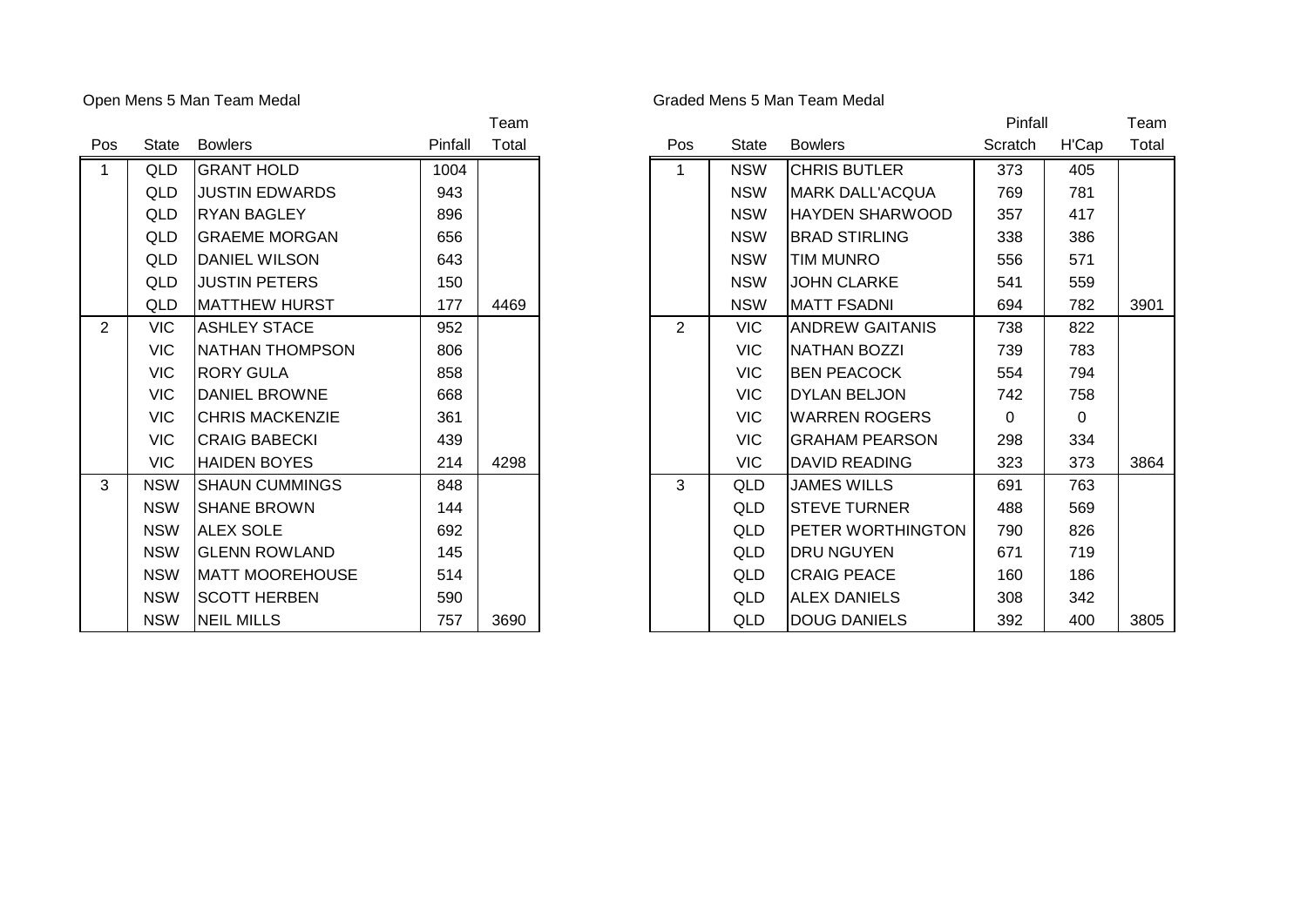## Open Ladies 5 Man Team Medal **Graded Ladies 6 Man Team Medal** Graded Ladies 5 Man Team Medal

| Pos            | State      | <b>Bowlers</b>             | Pinfall | Total |
|----------------|------------|----------------------------|---------|-------|
| 1              | <b>VIC</b> | <b>REBECCA BROWNE</b>      | 922     |       |
|                | <b>VIC</b> | <b>LISA HARDING</b>        | 510     |       |
|                | <b>VIC</b> | <b>JULIE GIORDMAINA</b>    | 336     |       |
|                | <b>VIC</b> | SHANNON THOMPSON           | 753     |       |
|                | <b>VIC</b> | NATALIE WILKINSON          | 523     |       |
|                | <b>VIC</b> | <b>GLENDA MILLMAN</b>      | 562     |       |
|                | VIC.       | REBECCA MUELLER            | 145     | 3751  |
| $\overline{2}$ | QLD        | AMANDA CHAMBERLAIN         | 878     |       |
|                | QLD        | <b>NYREE WEBER</b>         | 474     |       |
|                | QLD        | <b>HELENE SHIPSTON</b>     | 765     |       |
|                | QLD        | <b>BRIT HOULDSWORTH</b>    | 137     |       |
|                | QLD        | <b>EMILY HARVEY</b>        | 694     |       |
|                | QLD        | <b>MICHELLE HARDIE</b>     | 267     |       |
|                | QLD        | <b>TIFFANI MURPHY</b>      | 321     | 3536  |
| 3              | <b>NSW</b> | <b>ALLY McGUIRK</b>        | 449     |       |
|                | <b>NSW</b> | <b>KATHY LUXFORD</b>       | 705     |       |
|                | <b>NSW</b> | <b>CHELSEY-LEA GILLETT</b> | 483     |       |
|                | <b>NSW</b> | <b>BROOKE JOHNSTON</b>     | 0       |       |
|                | <b>NSW</b> | <b>JUSTINE PETERS</b>      | 736     |       |
|                | <b>NSW</b> | <b>HENDRIKA SHARWOOD</b>   | 652     |       |
|                | <b>NSW</b> | <b>LEIGH SHEPHARD</b>      | 319     | 3344  |

|                |            |                            |          | Team  |            |              |                            | Pinfall  |       | Team  |
|----------------|------------|----------------------------|----------|-------|------------|--------------|----------------------------|----------|-------|-------|
| Pos            | State      | <b>Bowlers</b>             | Pinfall  | Total | <b>Pos</b> | <b>State</b> | <b>Bowlers</b>             | Scratch  | H'Cap | Total |
| $\mathbf{1}$   | VIC.       | <b>REBECCA BROWNE</b>      | 922      |       |            | QLD          | <b>ROBYN HARVEY</b>        | 717      | 905   |       |
|                | <b>VIC</b> | <b>I</b> LISA HARDING      | 510      |       |            | QLD          | <b>ILYNDEL KRAUSE</b>      | 684      | 772   |       |
|                | <b>VIC</b> | <b>JULIE GIORDMAINA</b>    | 336      |       |            | QLD          | <b>DEB SHOTTER</b>         | 680      | 772   |       |
|                | <b>VIC</b> | ISHANNON THOMPSON          | 753      |       |            | QLD          | <b>BEC HARDING</b>         | 701      | 881   |       |
|                | <b>VIC</b> | <b>INATALIE WILKINSON</b>  | 523      |       |            | QLD          | <b>JOYCE EVERSON</b>       | 633      | 713   |       |
|                | <b>VIC</b> | <b>GLENDA MILLMAN</b>      | 562      |       |            | QLD          | <b>I</b> SHIRLEY WRATHMALL | $\Omega$ | 0     |       |
|                | <b>VIC</b> | <b>REBECCA MUELLER</b>     | 145      | 3751  |            | QLD          | <b>BIANCA BAILEY</b>       | $\Omega$ | 0     | 4043  |
| $\overline{2}$ | QLD        | <b>AMANDA CHAMBERLAIN</b>  | 878      |       | 2          | <b>NSW</b>   | <b>JULIE-ANNE TUCKEY</b>   | 589      | 761   |       |
|                | QLD        | <b>NYREE WEBER</b>         | 474      |       |            | <b>NSW</b>   | <b>JESSICA STIRLING</b>    | 463      | 556   |       |
|                | QLD        | <b>HELENE SHIPSTON</b>     | 765      |       |            | <b>NSW</b>   | <b>SASKIA TIERNEY</b>      | 609      | 785   |       |
|                | QLD        | <b>IBRIT HOULDSWORTH</b>   | 137      |       |            | <b>NSW</b>   | <b>CASSANDRA ATKINSON</b>  | $\Omega$ | 0     |       |
|                | <b>QLD</b> | <b>IEMILY HARVEY</b>       | 694      |       |            | <b>NSW</b>   | <b>RHONDA GOW</b>          | 577      | 813   |       |
|                | QLD        | <b>MICHELLE HARDIE</b>     | 267      |       |            | <b>NSW</b>   | AMANDA DUFFY               | 533      | 713   |       |
|                | QLD        | <b>TIFFANI MURPHY</b>      | 321      | 3536  |            | <b>NSW</b>   | <b>LEANNE HERMAN</b>       | 138      | 194   | 3822  |
| $\mathbf{3}$   | <b>NSW</b> | <b>ALLY McGUIRK</b>        | 449      |       | 3          | VIC          | <b>TERRAL SILCOX</b>       | 651      | 779   |       |
|                | <b>NSW</b> | <b>IKATHY LUXFORD</b>      | 705      |       |            | VIC          | ISHONA MARTIN              | 391      | 514   |       |
|                | <b>NSW</b> | <b>CHELSEY-LEA GILLETT</b> | 483      |       |            | <b>VIC</b>   | <b>TINA THOMPSON</b>       | 432      | 558   |       |
|                | <b>NSW</b> | <b>BROOKE JOHNSTON</b>     | $\Omega$ |       |            | <b>VIC</b>   | <b>IMONICA MATTHEWS</b>    | 237      | 353   |       |
|                | <b>NSW</b> | <b>JUSTINE PETERS</b>      | 736      |       |            | VIC          | <b>DI BRODBECK</b>         | 406      | 577   |       |
|                | <b>NSW</b> | <b>IHENDRIKA SHARWOOD</b>  | 652      |       |            | <b>VIC</b>   | <b>ISUE WILKINSON</b>      | 512      | 596   |       |
|                | <b>NSW</b> | <b>LEIGH SHEPHARD</b>      | 319      | 3344  |            | <b>VIC</b>   | <b>CATHY SPENCE</b>        | 300      | 346   | 3723  |